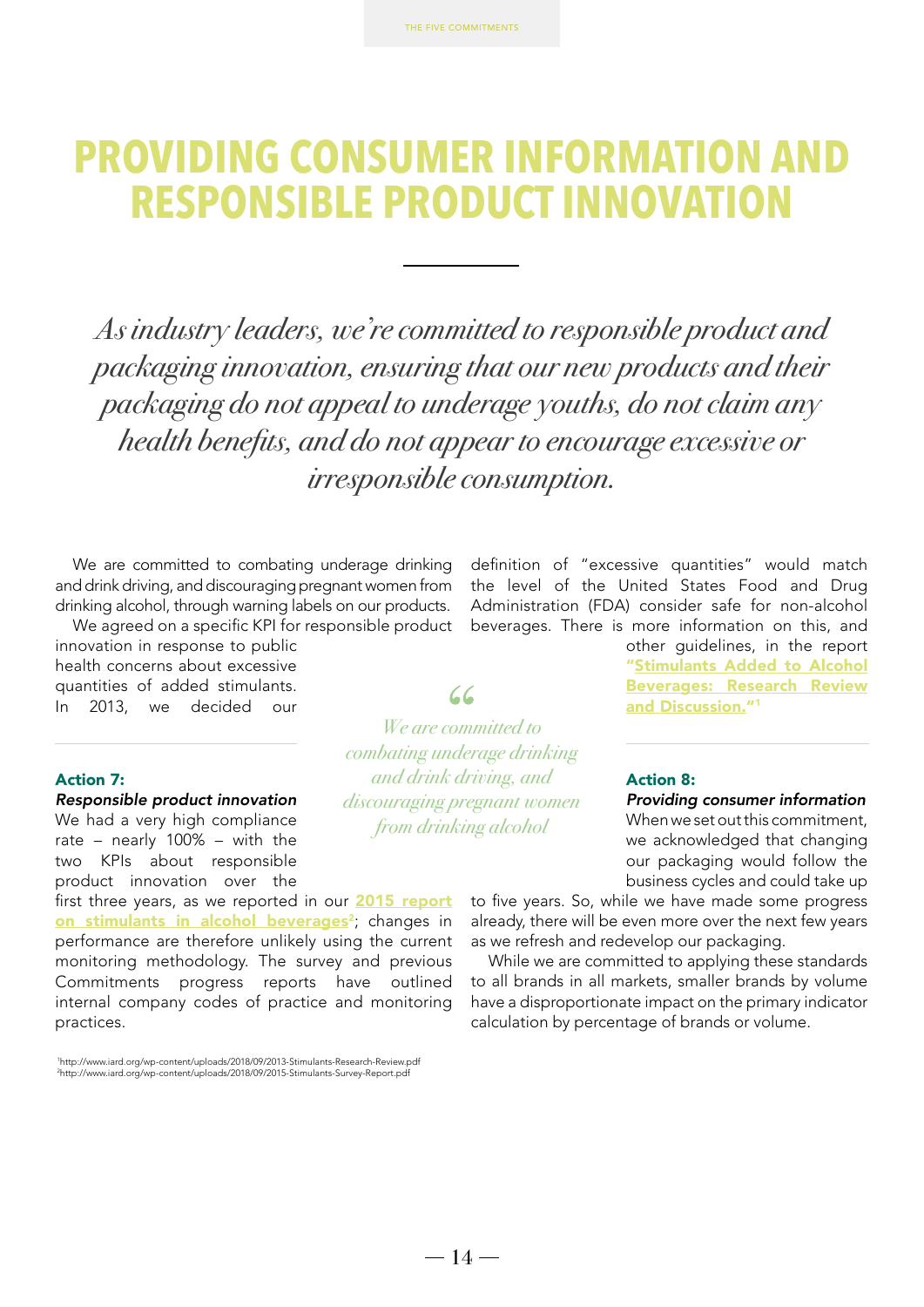

 $1.5\,$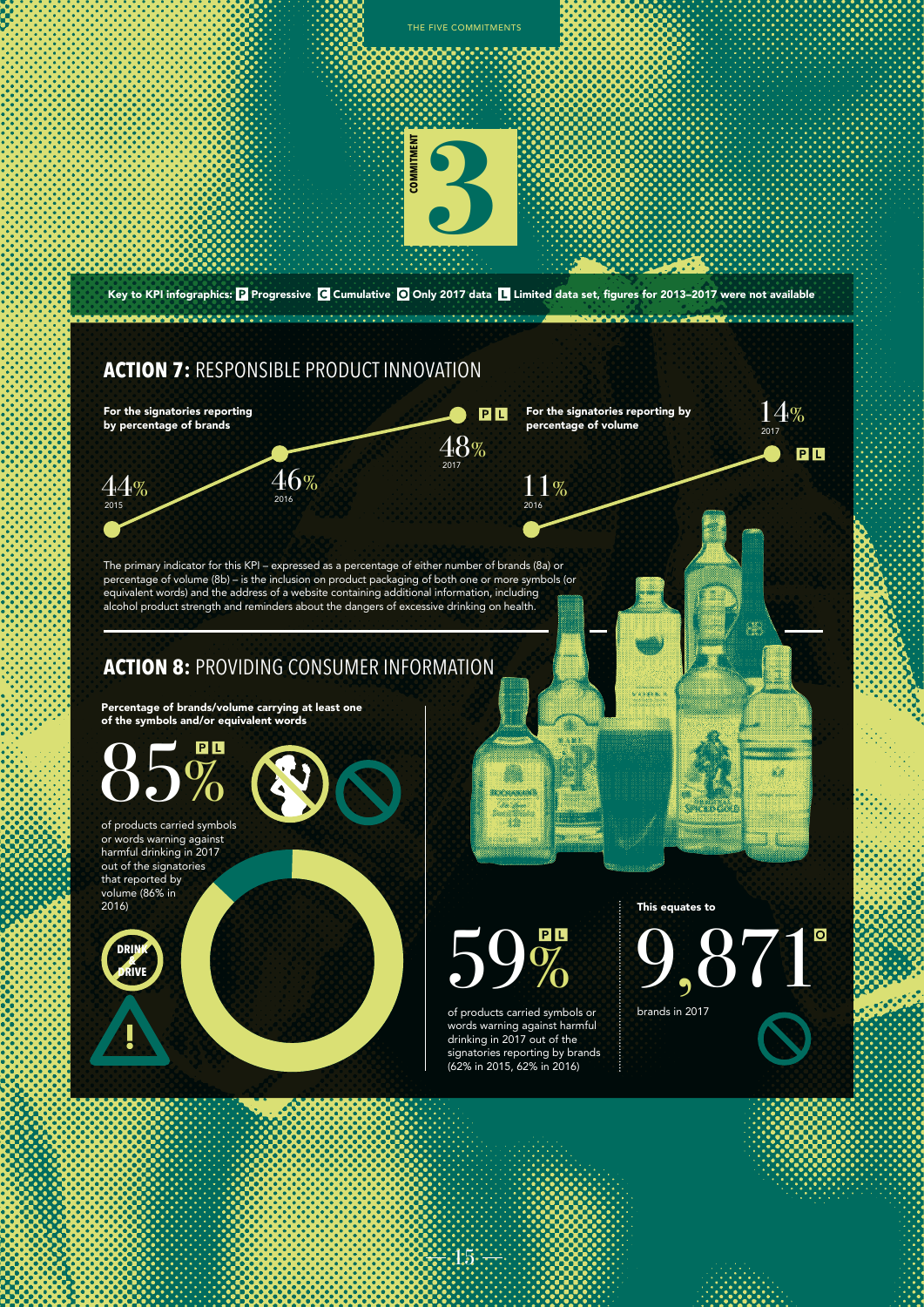# **COMMITMENT 3 IN ACTION**

#### Promoting better health through reducing harmful drinking behaviors:

through our packaging and websites, associated campaigns. These selected

We communicate with our consumers about the studies highlight regional and national programs, and importance of responsible drinking behaviors our varied priorities, actions, and challenges around and the world; these programs are carried out by individual case companies as well as partnerships.

## **PARTNERSHIP:** EUROPE'S STUDENTS LEARN ABOUT RESPONSIBLE DRINKING

Pernod Ricard partnered with the Erasmus Students Network (ESN) to run the "Responsible [party"](https://www.responsible-party.com/prehome/)<sup>1</sup> campaign in 32 countries across Europe. They trained student volunteers in health awareness and the importance of responsible drinking, so that they could talk to their peers during parties about the risks of harmful drinking and how to address it. The volunteers also distributed promotional material, including leaflets, water bottles, condoms, sunglasses, breath-testing devices, lanyards, and pens.

The campaign launched in 2010 and ran until 2017, reaching over 367,000 students. Researchers found that 89% of survey respondents said that "Responsible Party" was useful, 61% agreed that they had changed their alcohol-related behaviors, and 41% stated that they had decreased their alcohol consumption.



## **PROGRESS:** ALCOHOL-DEPENDENCY TREATMENT IN NORTH AMERICA



Brown-Forman supports five organizations in its hometown of Louisville, Kentucky that help alcohol-dependent people, and their families, on the road to recovery: The Healing Place, Volunteers of America Mid-States, The Morton Center, The West End Token Club, and House of Hope. The producer has expanded this type of work in Virginia, California, and New York. Brown-Forman is committed to continuing to fight harmful drinking and is in the process of launching similar partnerships in Slovenia, Bosnia and Herzegovina, and England.